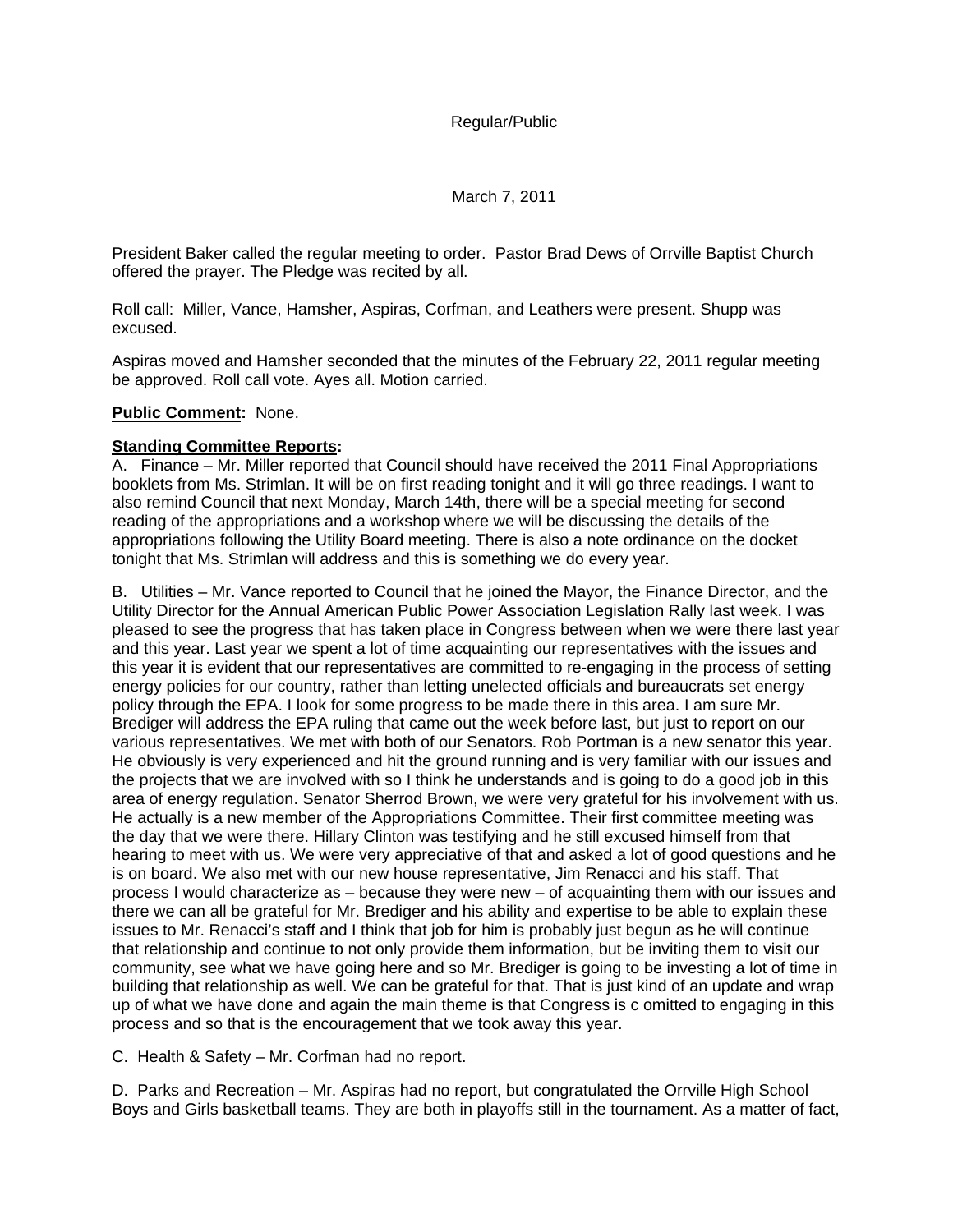March 7, 2011

according to our minute-by-minute sports analyst Julie Leathers, it is half time at the boy's game and Hillsdale is up by a few points. The girls play this Wednesday so best wishes to them and congratulations to Coach Hamsher and Sam Reusser for bringing him to State. I believe it was a 7th place finish.

E. Transportation – Mr. Shupp was absent.

F. Planning – Mr. Hamsher had no report, but echoed Mr. Aspiras' comments. Sam Reusser represented Orrville admirably, competed honorably for Orrville High School and he is a fine young man. He brought home a 7th place finish and not only did he bring home a placement from State which is an incredible accomplishment, he is also academic All Ohio. He is a testament to Orrville and nice to see him represent us well.

G. Ordinance & Personnel – Ms. Leathers had no report, but noted we missed one athlete that went to a State meet and that would be Madison Monheim who placed 13th at the State swim meet.

## **Special Committee Reports:** None.

### **Administrative Reports:**

A. Mayor - Mayor Handwerk followed up on Mr. Vance's report about their trip to Washington. We did have a successful meeting I think there. I thought one of the most promising reports that we heard was from House Senator Policy sub-committee chairman Ed Whitfield from Kentucky. He spoke at one of our meetings and he said last week "yes we need green energy, but we have no hope of meeting our energy demands without fossil fuels. We need energy from everywhere." He further stated "that the House Energy Committee wants to have a discussion with EPA Administrator Lisa Jackson" and then he further went on to say he wanted her to have a parking space at their place and they want to have a parking space at her place. We are hoping that means some meaningful talks will be taking place between those two. We all want the same things. All of us want the cleanest energy possible, but we want it at an affordable price and that is what I think we really need to work on. We did have good meetings with our Senators and Congressmen as Mr. Vance said. We also had George Brown here today who is from Senator Portman's Cleveland office and he stopped in and Mr. Brediger and I had a chance to talk with him for quite a while too. I think that will be helpful just for him to get to know us and we also invited him to come back and also try to set up a time for Senator Portman to visit here. Hopefully that will work out. Lastly, I just want to mention that our Employee of the Month for March is Dana Harrison. Dana is a meter reader who has worked for the water department for over 10 years. His job duties include reading all the water and electric meters each month, transferring accounts, installing water meters, and assisting with maintenance work. During the past year the department has been downsized which has included the elimination of two meter readers and as a result of this Dana has taken on additional work and has kept things running smoothly. Dana is very important to the overall success of the organization. He lives in Orrville with his wife, Mary, and three children Justin, Chad, and Trent. I had all those kids in school and they are good kids, I can testify to that. In his spare time he enjoys going to his kids activities and watching Orrville High School sporting events. We will be having lunch either sometime later this week or next week, but we haven't decided where that will be yet.

B. Safety Service Director- Director Wheeler reminded everyone there are three ways to keep instantly updated on City events such as bad weather, which unfortunately we have seen quite a bit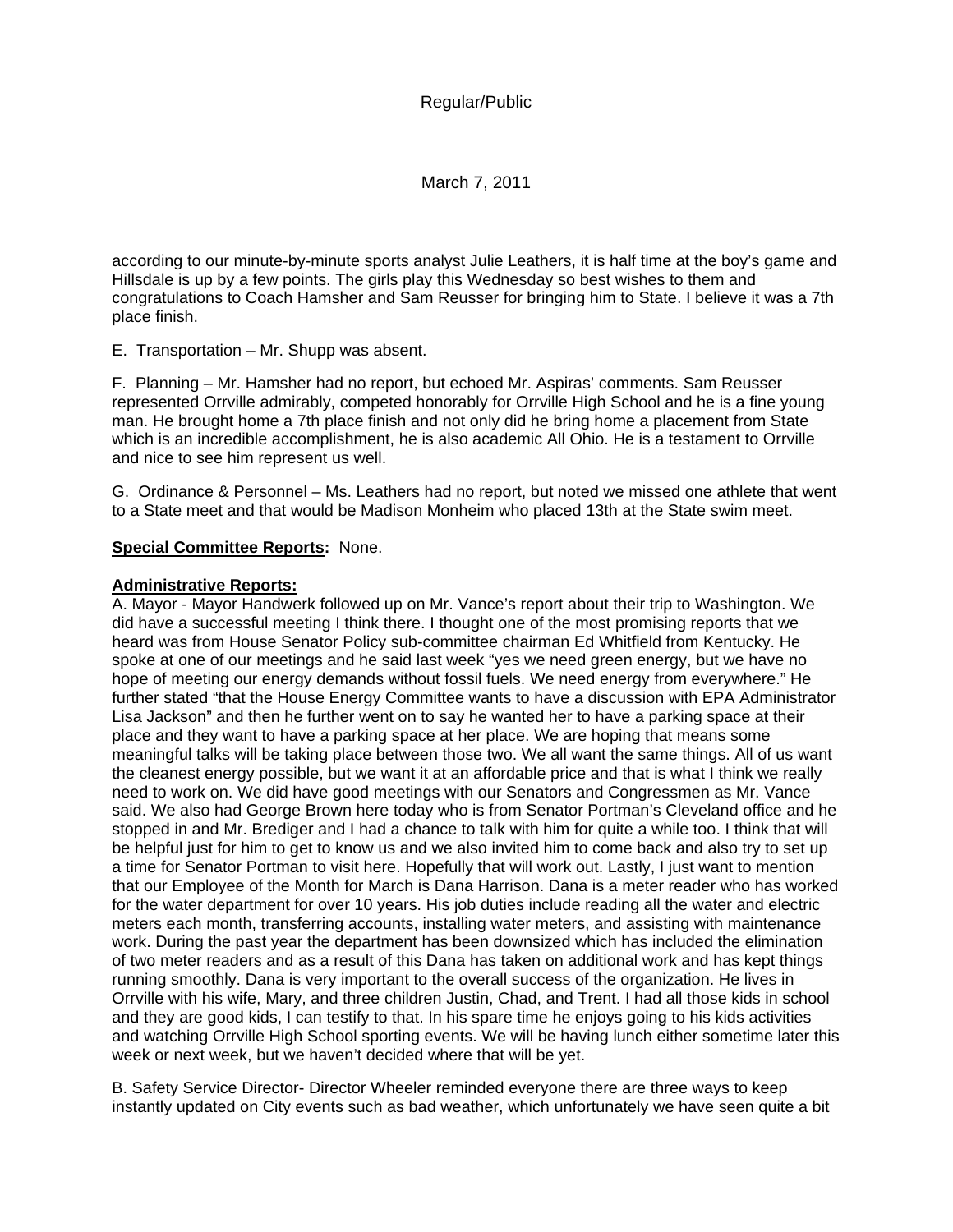March 7, 2011

of lately. One is to sign up for the Orrville PD's Twitter account which is at Orrville PD, another is to sign up for the Safety Service Department's Twitter account which is at OrrvilleSSD, and then also our sign up for our mass e-mail which you can do on the home page of our website. Three very good ways to keep updated as well as get notice of the parking bans when we have to do those as a result of the heavy snow fall. The City will be testing our tornado sirens on March 23rd at 9:50 a.m. as part of Ohio Severe Weather Awareness Week and that is an annual event in which we test it. We also do it the first Wednesday of every month at noon. Overall I think the storm water system functioned fairly well during the heavy rain and unthawing which occurred last Monday. However, we are evaluating our entire storm water system to ensure we are operating to capacity. The City is also out doing pothole repair work as well as some road repair on Pine Street. We did have to complete some major road repair on Paradise Road last week as a result of some damage that occurred as a result of the unthawing and rain.

C. Utilities Director – Director Brediger echoed some of the comments that were made concerning our trip to Washington. Orrville was one of twenty-nine communities that attended that event. When we traveled to Washington at least in that type of representation it is all about building some relations and keeping the issues in front of our elected officials going forward. As the Mayor mentioned, that will be part of our ongoing efforts, but we do have a lot of support and a lot of understanding with respect to the type of work that is needed to help turn our efforts into a little bit more productive outcomes with respect to the EPA. A few comments on mother nature as you are aware we have picked up a couple pretty good rain events this past week. The February 28th rain event resulted in some flooding. We had about 25 calls from residents mainly in the South Ella and Jefferson Street areas. March 2nd we had just as much rain, but it was spread over a longer period of time which did help ease a lot of the stress and strains on the collections systems. The waste water treatment plant was operating at full capacity during most of that week. We did have one reportable event. You have heard there were a number of events of overflows, emergency discharges from a lot of communities, but we did have a small discharge on High Street that was an EPA reportable event. Nothing major, just an over-burdening of the water flowing into our system. Most of the calls that we received were people that had backed up problems inside their basements. A lot of the problem that we experience during these high water or high rain event issues are the fact that most of the older residential areas in this town have their sewers and downspouts and all that tied into our sanitary systems. New facilities, new housing areas built today those systems are separate, but when we have those combined in and they are not separated in like that they do present themselves for some problems. Some suggestions we can make to our customers include the use of backflow preventers. Hopefully if you don't have a sump pump or need a sump pump you have one of those and have a battery backup isn't a bad idea. We will be working with the EPA to discuss some high flow bypassing or offsite treatment options that are available. What this does is it allows us to partially treat those high water storm events. Right now everything is required to be run through the waste water treatment plant and when we get a lot of that residential stuff combined in there it does create some issues for us. Mr. Auten did indicate that during that time that plant was operating at six times its normal capacity and that is normally around 2,000,000 gallons a day. So we did not have any problems at the waste water treatment plant although we were tapped pretty good on that. During the March 14th Board meeting Mr. Auten will be giving a few more details on this past week's rain events and a few other items for consideration. So if you have some interest in learning a little bit more about how well we did and we did weather the storm so to speak very well those two days despite all the flooding in some of our surrounding communities. The last item I have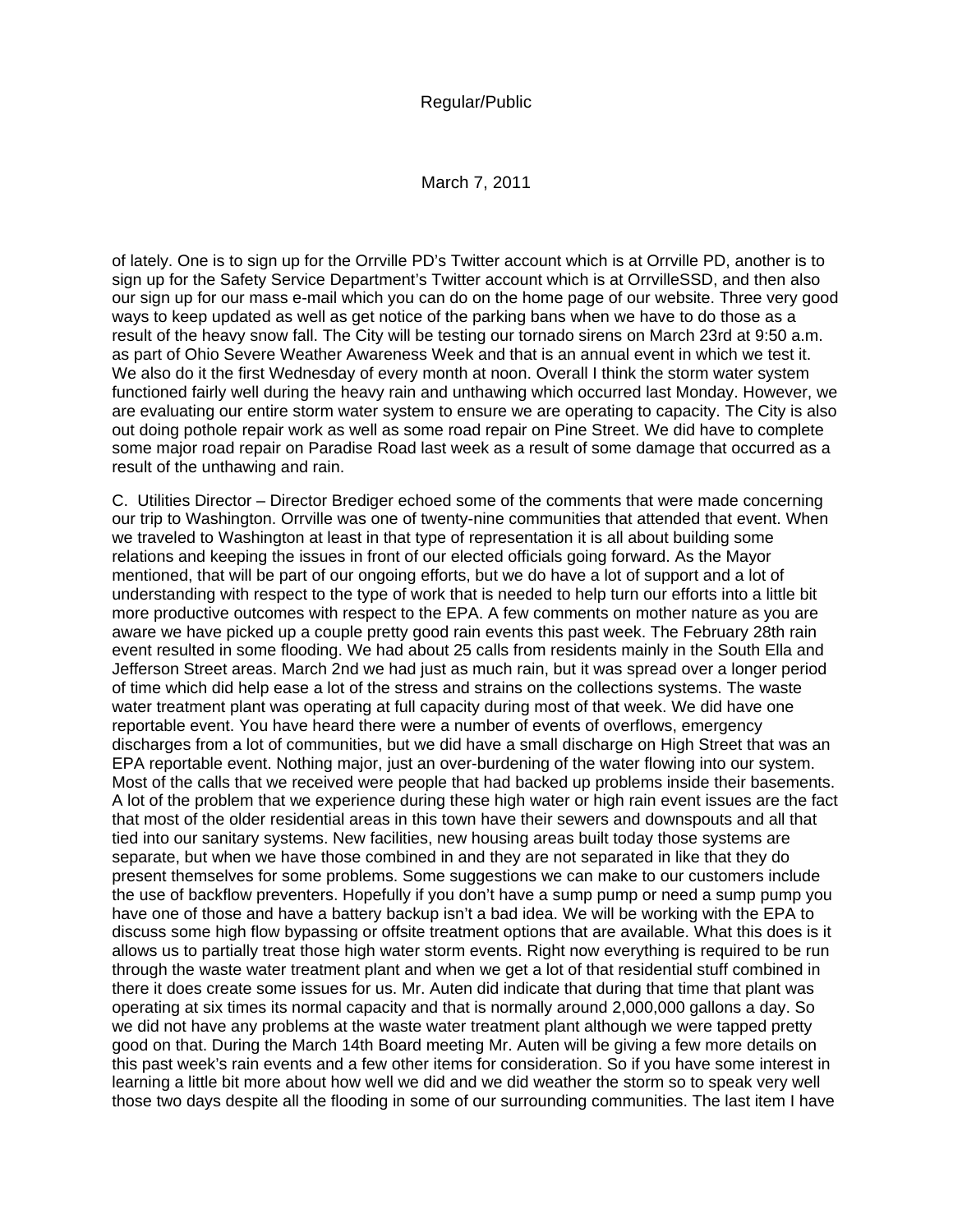March 7, 2011

is that I did bring a visual demonstration to let you know, at least in volume wise, where this current rule making is in front of us. You can see here on my left the banking bailout bill – a little over 2300 pages and about \$700 billion. This rule making that just came out about a week and a half or so ago is around 500 pages and has a possibility of impacting our industry, mainly the industrial and manufacturing community, to the tune of around \$20 million. We are diligently working with various consultants on coming up with a matrix of compliance options. We should have some of those preliminary results here real soon to start trying to stack up what our choices are from a compliance perspective at the power plant going forward.

D. Finance Director – Director Strimlan reported the Finance Department has initiated several pieces of legislation that I will discuss as they come up tonight in new business. I would also like to echo Mayor Handwerk, Mr. Vance, and Mr. Brediger's comments regarding our trip to Washington DC. I do believe that our representatives are aware of the issues thanks to AMP, Mr. Brediger, and also our American Public Power Associates. Hopefully some progress can be made on those issues before it is too late. Also, prior to tonight's meeting I distributed the Fund Balance Report for January 2011 and I would ask for a motion from Council to approve that report subject to audit. Miller moved and Vance seconded. Roll call vote. Ayes all. Motion carried.

E. Law Director - Director VanSickle had no report.

F. President of Council – President Baker congratulated all of the sports teams. Orrville seems to have a reputation in the area and it always brings a target on your back. So congratulations to the boys and the girls, everyone for getting as far as they have so far and keep up the good work.

## **Old Business:** None.

#### **New Business:**

## ORDINANCE C-11

Leathers moved and Corfman seconded that Ordinance C-11, an ordinance providing for the issuance and sale of \$1,400,000 notes, anticipation of the issuance of bonds, for the purpose of paying costs of improving the municipal water system by the acquisition and construction of improvements to that system including, but not limited to, the development of a new well field, extending raw water mains to that well field, constructing a building and a booster station in connection therewith and improving the site thereof, upgrading the control system at the water plant, increasing the capacity of and otherwise improving and upgrading existing raw water mains, installing additional pumping capacity and water mains, upgrading existing water mains, and otherwise improving that system, together with all necessary appurtenances thereto, and declaring an emergency, be placed on first reading. Roll call vote. Ayes all. Motion carried. Peppard: The Fiscal Officer's Certificate for Ordinance C-11 is on file.

Strimlan: I sent a memo to Council detailing the specifics of this note ordinance last week. As I told you at our last council meeting, we have only one note this year and this is for the water utility projects. This note was originally issued in 2008 to finance the wells and the water main improvement projects. We roll this over every year. We are paying down \$100,000 again this year so the note we are asked to issue is for \$1.4 million. This legislation permits us to utilize a local financial institution if we are able to secure a competitive rate. If we are not able to get that competitive rate, we will go to a competitive sale utilizing the services of an underwriter. The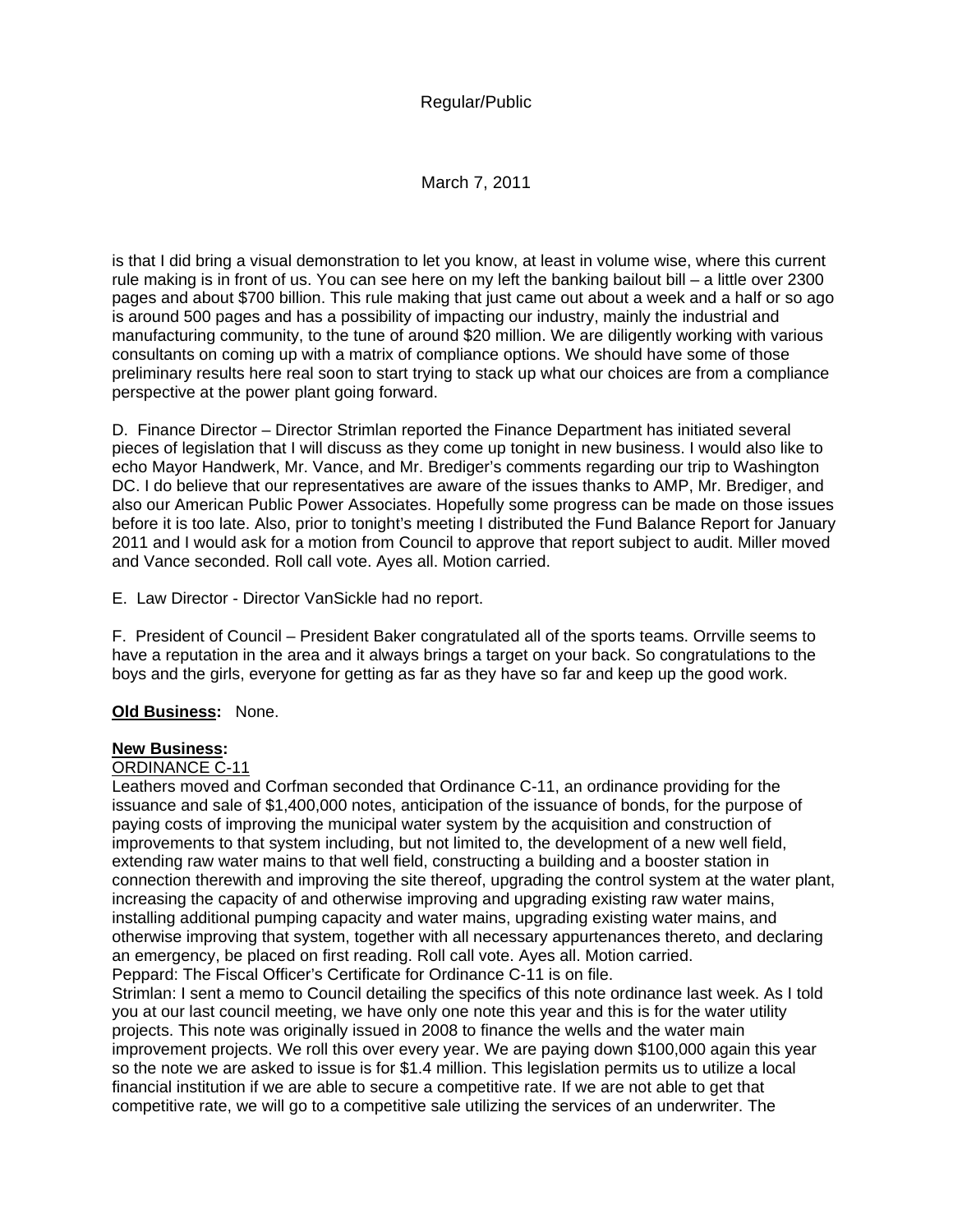March 7, 2011

ordinance does not have to be approved tonight. We can rollover the notes up to 90 days prior to the expiration which is April 21st, but we would like the flexibility of utilizing the full timeframe between now and then to negotiate the best rate possible for the Utilities. Once Council approves the legislation we can begin the negotiation process.

Miller: I just think it is worthy to note here that in the past we have dealt with these note ordinances on first reading ever since we have been paying them down. So it wouldn't be unprecedented to do that again.

Corfman: I have a question. We have more flexibility with this being a water bond then we had with the electricity bond didn't we?

Strimlan: We rolled them all into one note several years ago so they were all combined as one issue any way.

Corfman: With the electricity bond that one had a lot more restrictions on it I thought per Mr. Leggett's explanations.

Strimlan: Again, a few years ago they were all rolled into one note.

Corfman: So we have a lot more flexibility.

Leathers moved and Corfman that the rules, regulations, and statutes requiring a reading of a resolution on three separate days be suspended. Roll call vote. Ayes all. Motion carried. Leathers moved and Miller seconded that Ordinance C-11 be adopted as read. Roll call vote. Ayes all. Motion carried.

# RESOLUTION 6-11

Leathers moved and Miller seconded that Resolution 6-11, a resolution to make appropriations for current expenses and other expenditures of the City of Orrville, State of Ohio, during the fiscal year ending December 31, 2011, and declaring an emergency, be placed on first reading. Roll call vote. Ayes all. Motion carried.

Strimlan: The appropriation booklets were distributed to Council last Friday. As Mr. Miller indicated we do have the workshop set for Monday after the Utility Board meeting to review the significant changes from budget. The two notes that I referred to earlier that we are going to be paying off are included in the appropriation book so assuming Council approves the Utility Board appropriations we will pay off those notes. If you have any questions between now and next Monday, feel free to give me a call. We will be sending out a memo to all of you later in the week detailing the significant changes for you to review and also the capital plan for both Utilities and the City side.

# RESOLUTION 7-11

Leathers moved and Aspiras seconded that Resolution 7-11, a resolution authorizing the Board of Control to enter into a contract and/or contracts for professional planning services for the City of Orrville Comprehensive Plan update, be placed on first reading. Roll call vote. Ayes all. Motion carried.

Wheeler: This is a request for approval to go out for an RFP/RFQ for professional services for a planned update to the City's comprehensive plan. The last one was completed in 2001. The RFP/RFQ process allows us to consider both the firms qualifications as well as their experience in completing these comprehensive plans as well as the firm's cost proposals associated with completing the plan. The plan at this point is to have a small selection committee review the proposals, grade the proposals based on the criteria of the RFP, and then make its selection at that point. Also, we have budgeted for this plan in the 2011 budget and we plan to advertise for a period of 30 days and it does not need to be passed on first reading tonight.